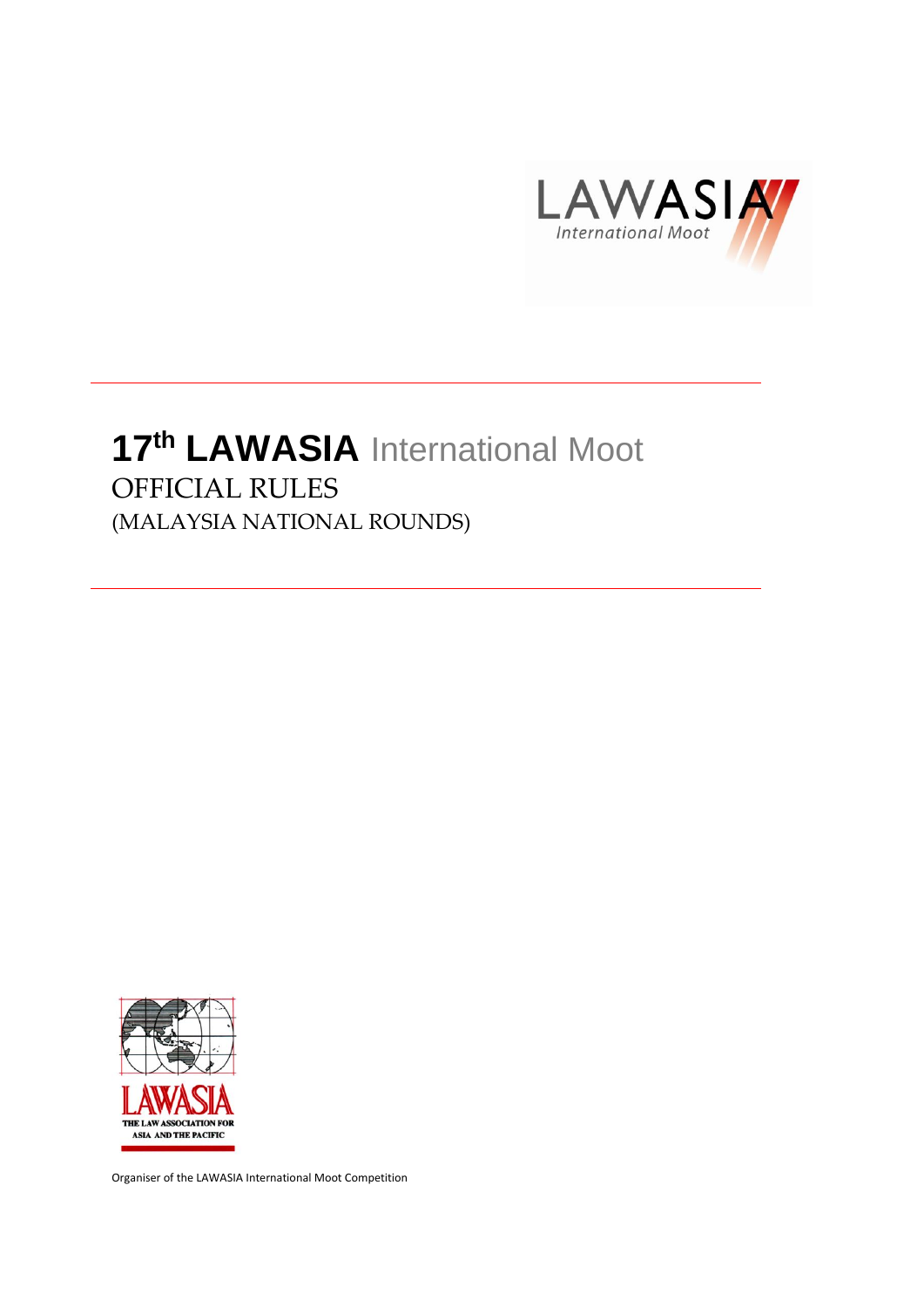# **OFFICIAL RULES**

#### **1. Organisation**

The LAWASIA International Moot Competition ("Competition") is held in conjunction with the annual LAWASIA Conference. It will be organised by the LAWASIA Moot Standing Committee ("Moot Committee").

#### **2. Language**

The language of the Competition is English and interpreters will not be available. However, judges will be mindful of the difficulties faced by mooters arguing in a language other than their own.

#### **3. Membership and Eligibility of Teams**

- 3.1 Each team shall consist of a minimum of two members and a maximum of three members, each of whom:
	- (a) is pursuing an undergraduate law degree or a bar qualifying course or its equivalent, or
	- (b) is undertaking a first graduate degree in a legal field (not including Ph.D., S.JD and its equivalent unless express prior approval from the Competition Administrator has been obtained); and
	- (c) is enrolled at a law school in the country that he or she represents as a full time or part-time student as at the date of the deadline of registration of the team for the national rounds; and
	- (d) has not been admitted as an advocate and solicitor, barrister, attorney, legal practitioner or equivalent in their respective jurisdiction.
- 3.2 Members of each team must be students from the same law school.
- 3.3 The names of the members of each team shall be given to the Moot Committee on the date of registration.
- 3.4 Each team will be given a team number upon payment of registration fees.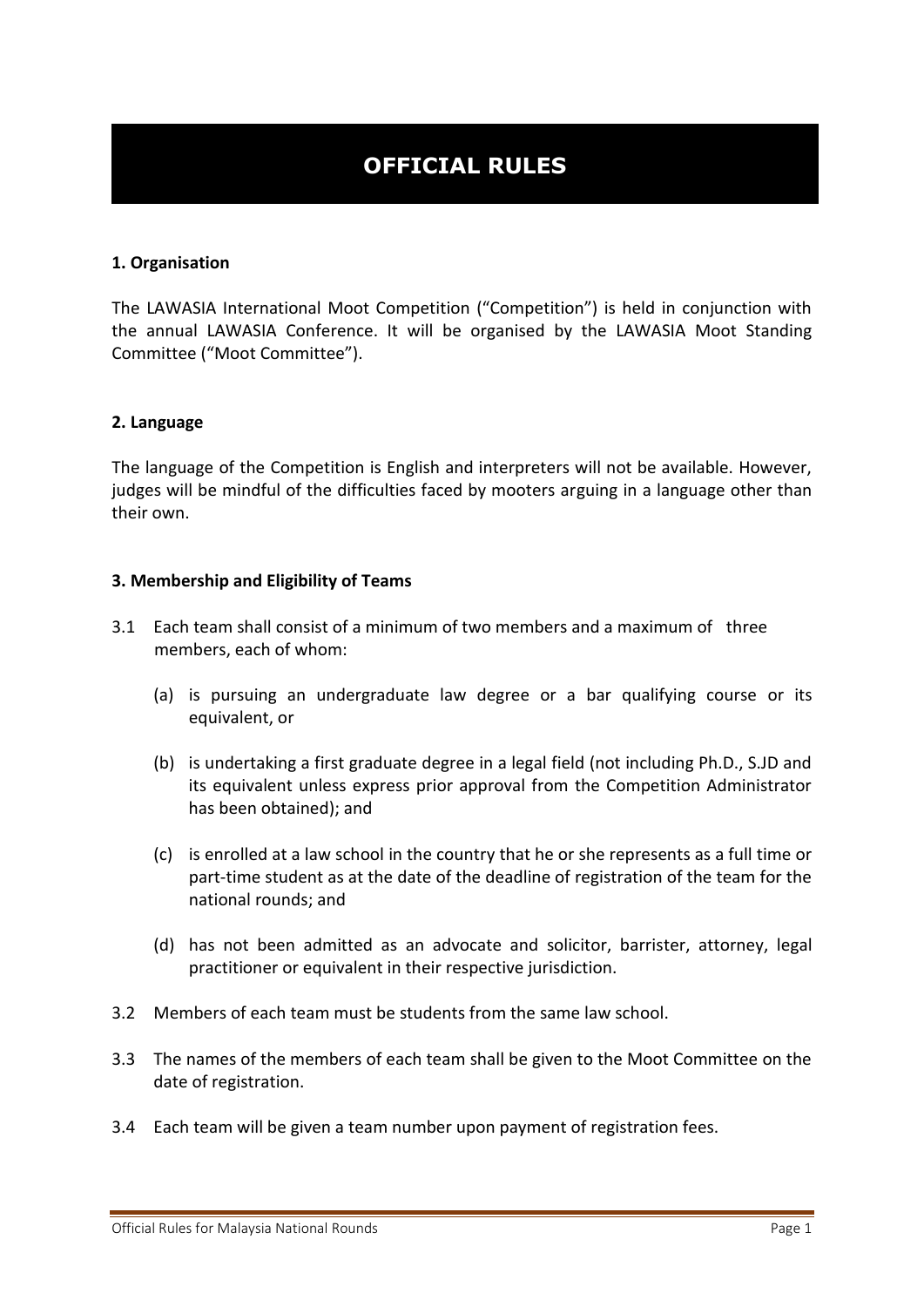# **4. Number of Participating Teams**

The Moot Committee will decide on the maximum number of participating teams each year as well as the maximum number of teams that represents one particular country and the maximum number of teams that represent one particular institution.

# **5. Assistance**

- 5.1 Teams may not have any outside assistance in the preparation or presentation of their cases other than general guidance on the issues involved and research sources.
- 5.2 Coaches accompanying the teams to the competition shall be a member of the staff of the law school.

#### **6. The Moot Problem**

- 6.1 The moot problem shall involve issues of international or LAWASIA interest. It must be concerned solely with a point or points of law to be decided by the Moot Committee.
- 6.2 The moot problem will be announced at an appointed date and the same problem will be used throughout the Competition.
- 6.3 Any ambiguities will be sent to the Moot Committee. The Moot Committee may then resolve the ambiguities at its absolute discretion. Clarifications will be communicated to the participating teams.
- 6.4 Teams are expected to prepare arguments for both the Claimant and the Respondent.

# **7. The Competition**

- 7.1 The number of teams competing, and the structure of the competition shall be decided by the Moot Committee.
- 7.2 The Moot Committee has the absolute discretion to decide whether to award the prizes available in the competition.
- 7.3 The marks awarded in each round shall be published at the end of each round.
- 7.4 The Best Mooter shall be decided by the Moot Committee taking into consideration the total individual points in the general rounds as well as comments from the judges on the performance of the mooters.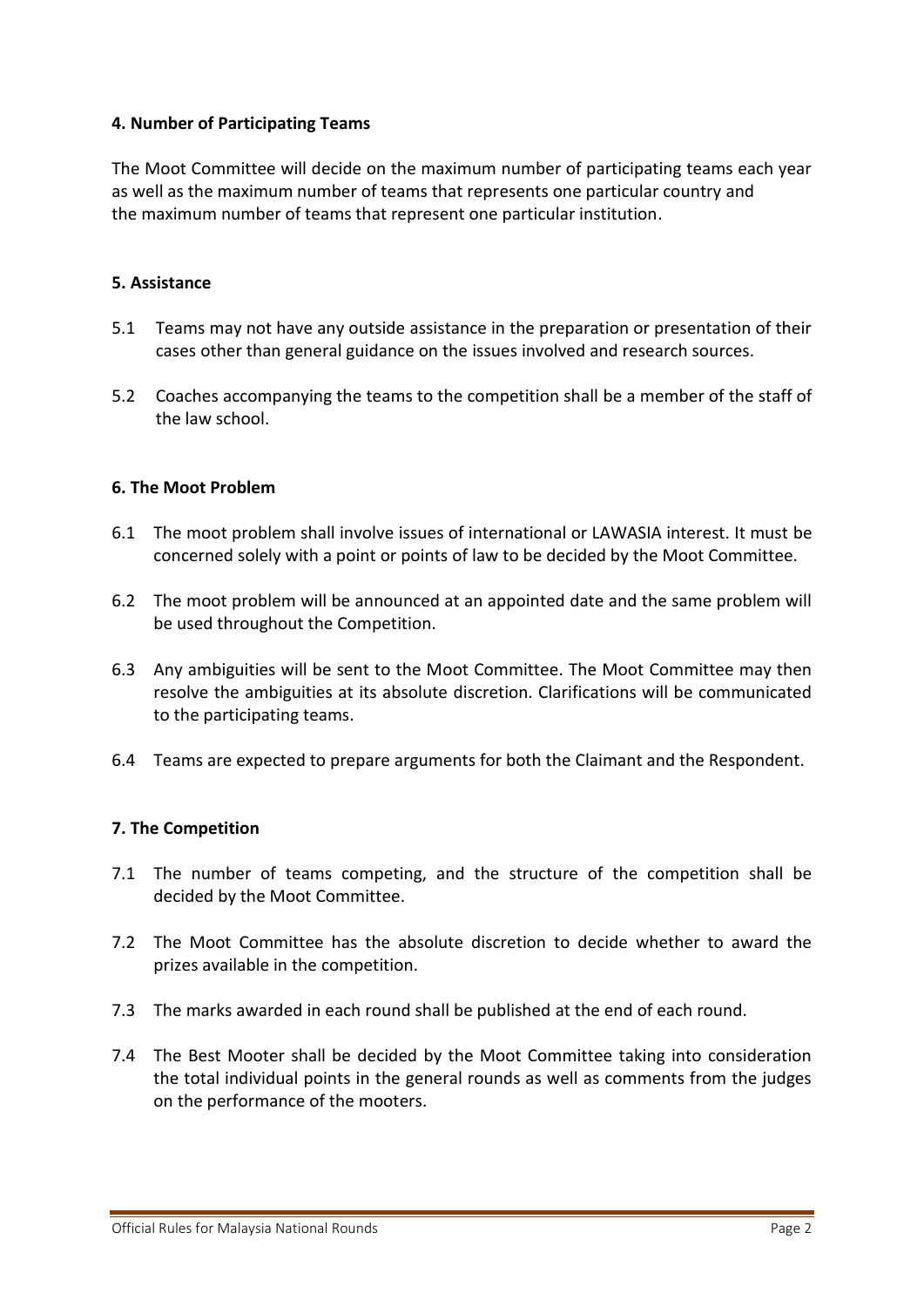- 7.5 The team in the opinion of the Moot Committee that best exhibits the LAWASIA spirit and values of fellowship, scholarship, and amity will be awarded The Spirit of LAWASIA (Malaysia National Rounds) Trophy.
- 7.6 The winning team in the final of the Oral Rounds of the Competition will be awarded the LAWASIA Malaysian Bar Challenge Trophy.
- 7.7 The winning team will not necessarily be the team for which judgment may be given on the law.

# **8. Judging the Competition**

- 8.1 Each general round moot shall be held before a panel of judges appointed by the Moot Committee. The Moot Committee has the absolute discretion to make the selection and allocation of judges for the competition.
- 8.2 Each panel of judges shall consist of three judges. The Moot Committee reserves the right to have two member panels if for whatever reasons a three-member panel cannot be constituted. The Moot Committee also reserves the right to have more than three judges sitting in a panel during the finals of the Moot Competition.
- 8.3 The presiding judge shall be the most senior judge, or as decided by the Moot Committee.
- 8.4 Each judge shall complete an individual marking sheet for each participant in a moot.

#### **9. Persons Eligible to Judge**

- 9.1 The Moot Committee shall determine the persons who are eligible to serve as judges in the Competition.
- 9.2 Undergraduate students may not act as judges. Postgraduate students may be eligible to serve as judges but they must not be directly affiliated with any participating Team in the Moot Competition at which they are to judge.
- 9.3 Judges who are affiliated with a participating law school in the Competition either personally or professionally, may not act as a judge on a panel of any round involving teams from that law school.
- 9.4 The Competition Administrator has discretion to approve such a judge affiliated with a participating law school if, in his or her opinion it would not risk impartiality nor jeopardise impropriety.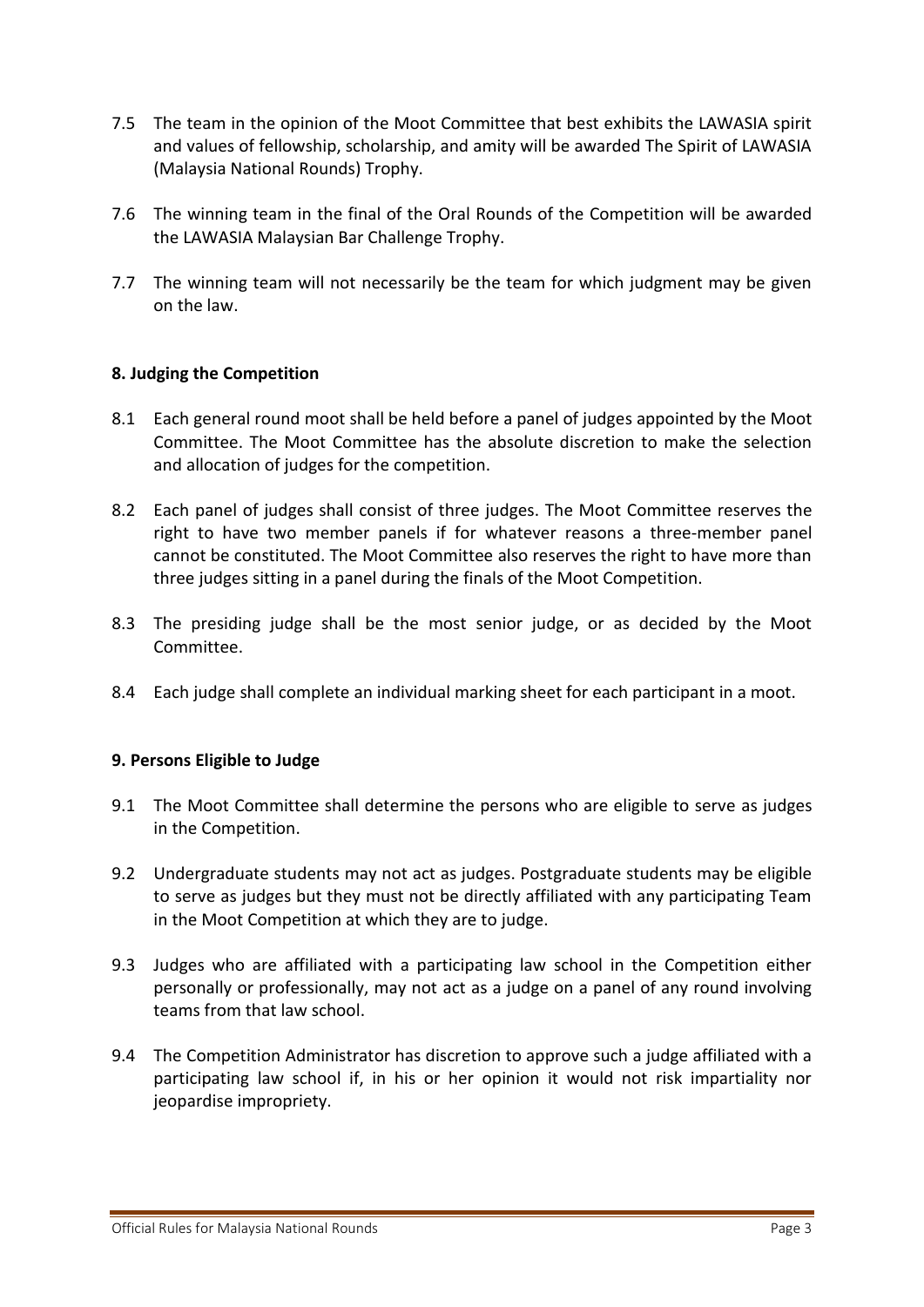#### **10. Moot Oral Rounds**

#### **10.1. General Rules in Moot Oral Rounds**

#### **10.1.1 Team members**

In any given oral round, each team (comprising two members) is allowed 45 minutes for the oral submission. This is apportioned accordingly to:

- (a) first mooter 20 minutes
- (b) second mooter 20 minutes
- (c) rebuttal or surrebuttal 5 minutes.

Judges have discretion to permit time extensions (on their own volition or upon request).

#### **10.1.2 Additional Counsel**

At each oral round, one additional team member may sit at the counsel table with the two mooters as counsel so long as he or she is a registered team member. The team member acting as counsel need not necessarily be the same team member in each round.

#### **10.1.3 Attire during the Oral Rounds**

Unless otherwise instructed by the Moot Committee, team members must attend the oral rounds in business attire, i.e. dark suits with tie for men and dark suits with skirt or trousers for ladies.

#### **10.2 Oral Submission**

#### **10.2.1 Order of Oral Submission**

(a) The order of the oral submission in each moot round of the Competition is:

Claimant Mooter 1 Claimant Mooter 2 Respondent Mooter 1 Respondent Mooter 2 Rebuttal (Claimant Mooter 1 or 2) Surrebuttal (Respondent Mooter 1 or 2).

(b) The judges have full discretion to permit variation to the order of pleadings.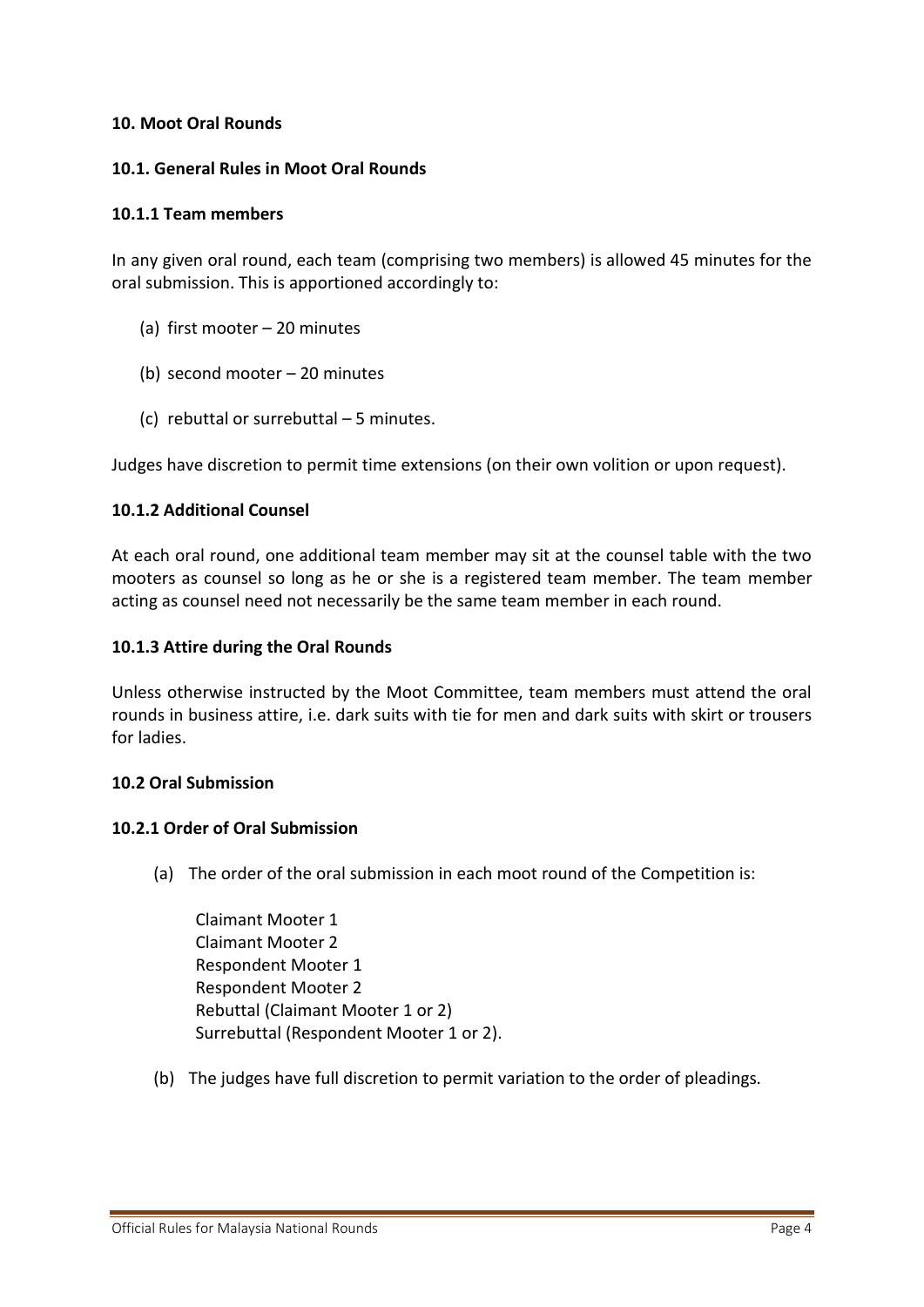# **10.2.2 Scope of Rebuttal and Surrebuttal**

The Claimant's rebuttal is limited to the scope of the Respondent's oral submission. The Respondent's surrebuttal is limited to the scope of the Claimant's rebuttal, unless the Claimant has waived rebuttal, in which case there shall be no surrebuttal.

#### **10.3 Failure to attend a moot round**

- (a) If a team does not appear for a scheduled oral round, the moot shall proceed *ex parte*. The team that failed to appear forfeits all the round's total points. In such instances, the Moot Committee shall at its absolute discretion decide on the appropriate scoring system taking into consideration the moot competition structure and to ensure that all teams are judged fairly on their performance.
- (b) The team which presents its oral submission shall be given scores by the judges to the degree possible as if the opposing team had been in attendance and presenting its arguments. The Competition Administrator may, at his or her absolute discretion, schedule an *ex parte* proceeding for the absent team if time permits.

#### **10.4 Communications During Competition**

- (a) Only oral communications are permitted during the oral rounds.
- (b) Other than the oral submissions, there shall be no other forms of communication to any judge and this includes but are not limited to any form of documents whether in writing or otherwise, pictures, charts, diagrams as well any video or audio recordings.

#### **10.4.1 Communication between Counsel and Judges During Moot Rounds**

A mooter may communicate with the judges, and the judges may communicate with that mooter, during the mooter's allotted speaking time.

#### **10.4.2 Communication and Activity at Counsel Table During Moot Rounds**

- (a) Moot communication at the counsel table during oral rounds must be minimised so as to avoid distractions i.e. noise, outbursts, or other improper conduct. All communication at the counsel table shall be in writing only.
- (b) However, a mooter may orally consult with his teammates only with the permission of the judges during his allotted speaking time.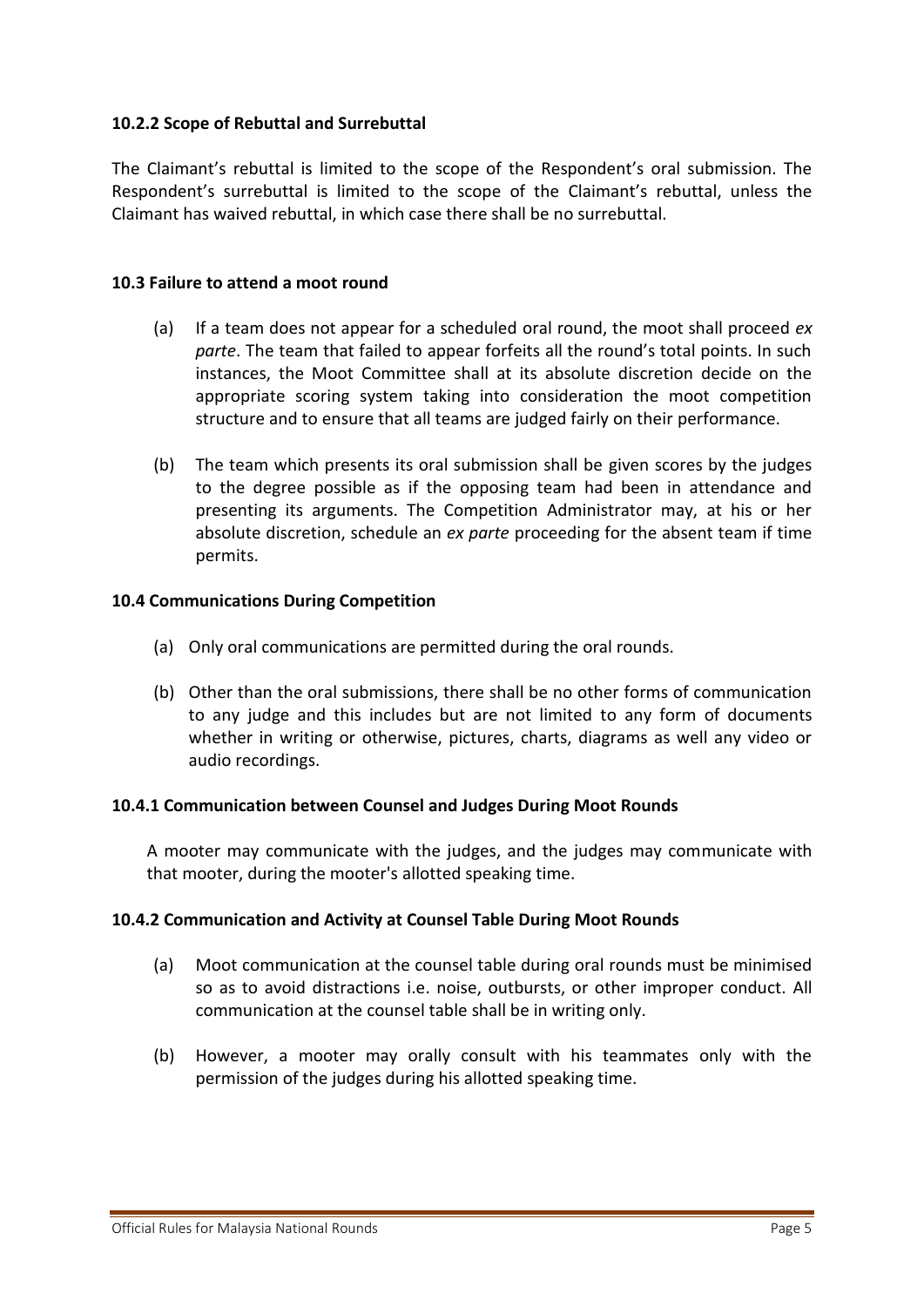# **10.4.3 Inappropriate Communication During Oral Rounds**

Team members at the counsel table shall not communicate either orally or in writing with spectators or other team members not present at the counsel table.

#### **10.5 Audio and Videotaping**

No audio or videotaping of a moot round is permitted without the advance permission of the Competition Administrator. The Moot Committee reserves all rights to the audio and videotaping, or any other form of audio or visual reproduction, of any moot round or part thereof. All participating teams are deemed to have consented to the taping and broadcasting of that moot round.

#### **11. Scoring**

#### **11.1 Basis for Scores**

- (a) Teams shall be judged on the quality of their overall performances, which includes the merits of the case.
- (b) Notwithstanding the scoring system hereinafter set out, the Moot Committee shall in its absolute discretion vary the scoring system as appropriate taking into consideration the moot competition structure. Such variation in the scoring system shall be announced to the participating teams on or before the commencement of the competition.

#### **11.2 Judging the Oral Rounds**

The Moot Committee shall decide on the judges for the oral rounds. A panel of three judges shall score each mooter in a match at each moot round on a scale of 50 to 100 points.

#### **11.3 Raw Scores for the Oral Rounds**

- (a) Raw Scores are the points awarded to the mooters by the judges.
- (b) In each match, a Team's Raw Score is the sum of the points of the three (3) judges for each of its two (2) mooters.
- (c) A Team's Total Raw Score in a particular round is the sum of the Team's Raw Scores in that round.
- (d) The calculation of Raw Scores shall be subject to the deduction of Penalty points under the provisions of Rule 12.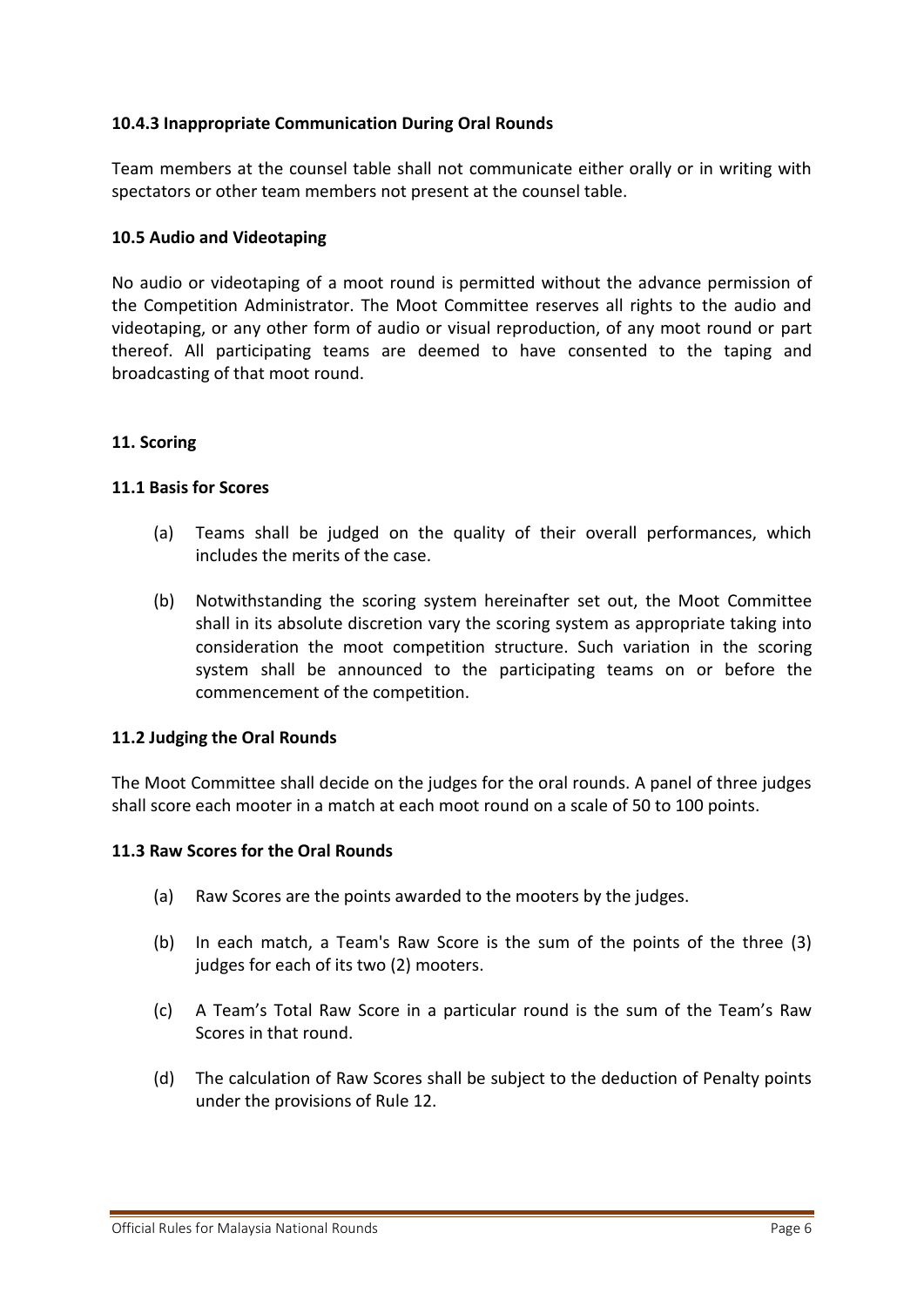# **11.4 Round Points for the Oral Rounds**

- (a) In each match, a total of up to six (6) Round Points may be awarded based on a comparison of combined moot argument scores.
- (b) The Total Round Points for a team in a particular round will be the sum of the Rounds Points obtained by that team in that round.
- (c) The Rounds Points are awarded a team in the following manner:-
	- The sum of each judge's Raw Score for the Claimant Mooter 1 and Claimant Mooter 2 is compared to the sum of the judge's Raw Scores for Respondent Mooter 1 and Respondent Mooter 2.
	- For each judge, the Team with the higher combined mooter Raw Scores is awarded two (2) Round Points. If in any such comparison, the two Teams' scores are equal, each Team is awarded one (1) Round Point.

# **11.5 Two Judge Panels**

If only two judges score a given Moot match, the Competition Administrator shall create a third score by averaging the scores of the two judges.

#### **11.6 Determination of Winners and Rankings**

# **11.6.1 Determining the Winner of a Match**

In any given match, the Team receiving the greater number of six (6) available Round Points wins the match. If the two Teams have equal number of Rounds Points, the Team with the higher Team Raw Scores wins the match. If the two Teams have an equal number of Round Points and an equal Team Raw Score, the match is a draw.

#### **11.6.2 Round Rankings**

- (a) Teams shall be ranked in their respective groups (where applicable) by the number of wins in a particular round, from highest to lowest.
- (b) If two or more Teams have the same number of wins, the Team having the higher Total Rounds Points from that round shall be ranked higher.
- (c) If two or more Teams have the same number of wins and the same Total Round Points, the Team with the higher Total Raw Scores from that round shall be ranked higher.
- (d) The scoring and round ranking system prescribed herein applies to both the Preliminary Rounds and the Final Rounds (and where applicable, the Quarter-Final and Semi-Final Rounds).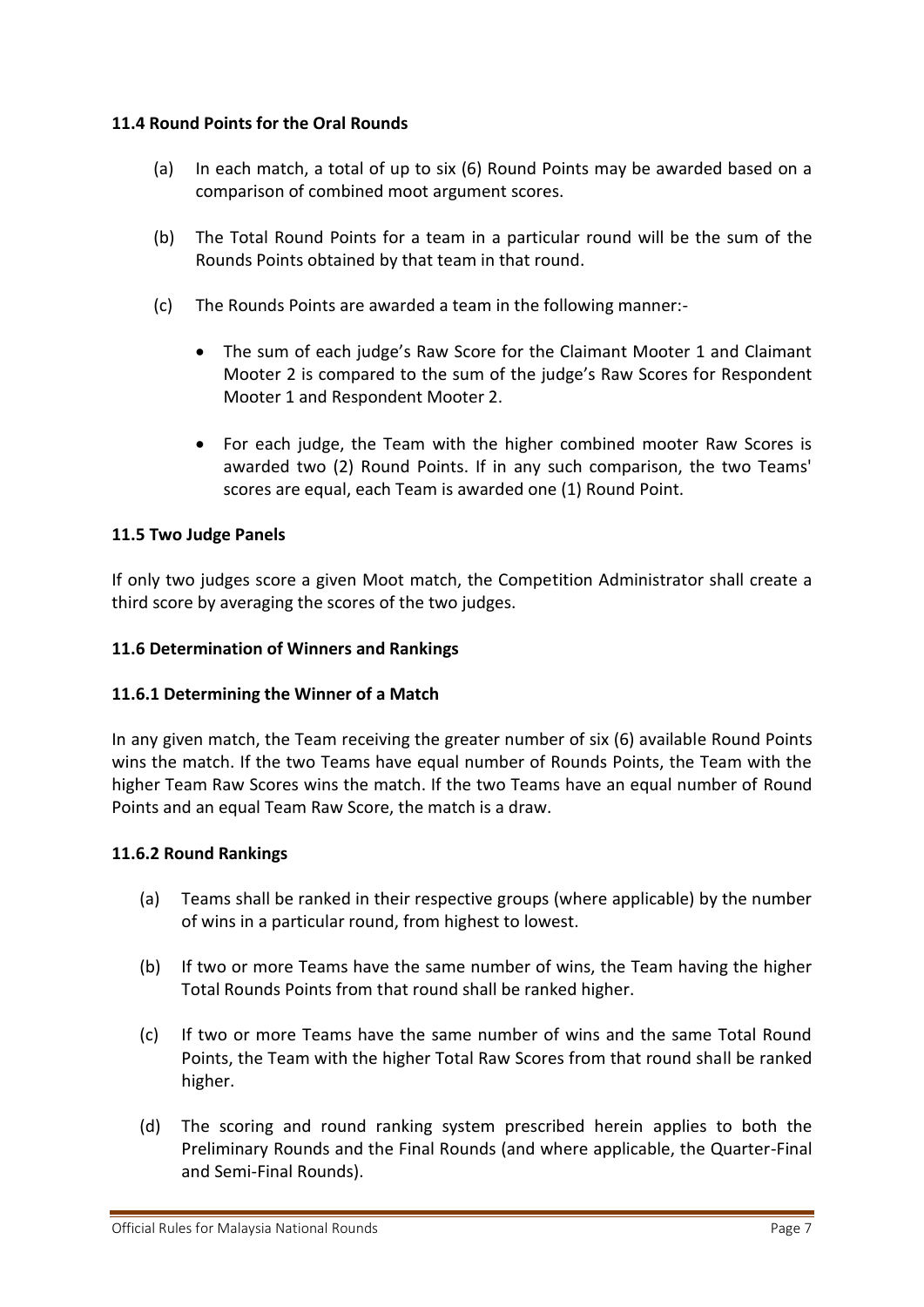#### **11.6.3 Tie-Breaking Procedure**

If two or more Teams are tied after application of Rule 11.6.2, and the outcome of the determination does not affect (a) any Team's entry into the subsequent round, or (b) the pairing of any Teams in the subsequent round of the Moot Competition, the Teams shall be ranked equally. If, however, further determination is necessary (under either (a) or (b) above), the rankings shall be accomplished as follows:

- (a) If only two Teams are tied and if the tied Teams have faced each other in the Preliminary Rounds, the winner of that match shall be ranked higher.
- (b) If only two Teams are tied and the Teams have not faced each other in earlier Rounds, and time permits, the Administrator may schedule a match between the two Teams, with the Team with the lower Team number acting for the Claimant. The match shall be conducted according to the scoring Rules for Preliminary Rounds. The winner of the match shall be ranked higher.

If neither of these methods breaks the tie, the Competition Administrator shall determine the method for breaking the tie.

#### **11.7 Reporting of Results**

After the conclusion of the Competition, the following shall be made available in soft copies for each Team participating in the Competition:

- (a) a copy of individual moot judge's scoresheets and Penalties, if any, with attendant comments, if any, from Preliminary Rounds of the Competition;
- (b) a copy of the Overall Rankings of the Preliminary Rounds of the Competition, with the Total accumulated Win-Loss records, Overall Raw Scores, and Overall Round Points;
- (c) a copy of the Mooter Rankings from the Preliminary Rounds of the Competition;
- (e) a summary of the Advance Rounds of the Competition.

#### **12 Penalties**

# **12.1 Oral Round Penalties**

The Competition Administrator shall impose an oral round penalty at his or her discretion, if necessary, after consultation with the judges, registrars, teams and spectators.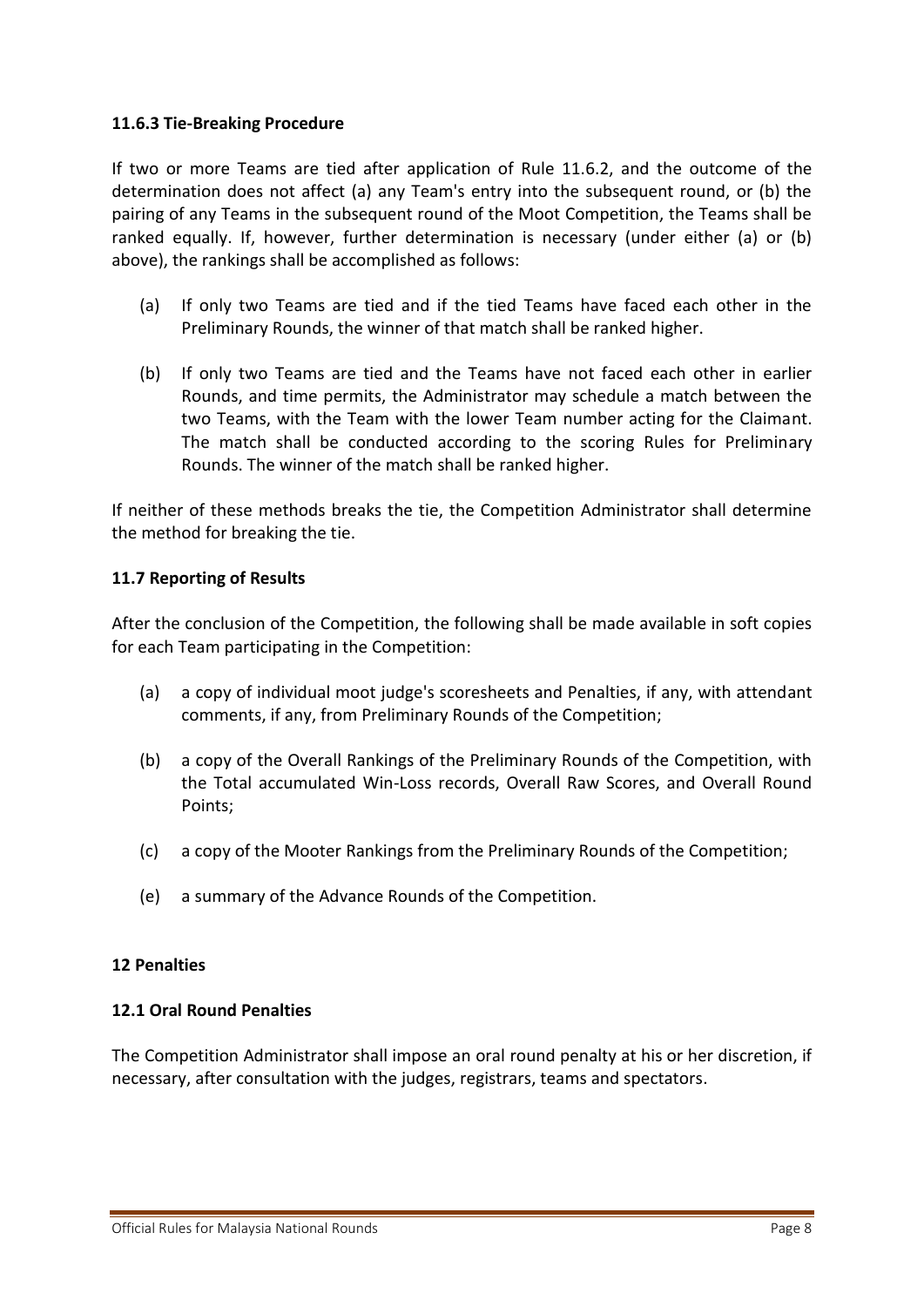# **12.2 Complaint Procedure**

- (a) If a team believes that an infraction of the Rules has occurred during an oral round, the team may notify the Registrar in writing within five (5) minutes of the conclusion of that oral round. If there is no Registrar, teams must approach the Competition Administrator with complaints.
- (b) Written notification shall clearly describe the violation and the parties involved in the violation.
- (c) The team shall not directly approach the judges regarding a violation of these Rules. When possible, the matter should be raised with the Registrar outside the attention of the judges.
- (d) Failure by any team to follow the procedures described in this paragraph shall result in a waiver of the team's complaint.
- (e) If one or more judges believe an infraction has occurred during an oral round, he or she shall notify the Registrar orally or in writing within five (5) minutes of the completion of the moot round. When possible, the matter should be raised with the Registrar outside the attention of the other judges.

# **12.3 Penalty Deduction**

Penalty deduction may be made only by the Competition Administrator. Judges are prohibited from deducting penalty points from the scores and must score the moot round as if no violation occurred.

# **12.4 Activity Subject to Moot-Round Penalties**

Penalties may be assessed for violations during a moot round by reference to rule 10 above. The Administrator shall deduct the Penalty amount from each judge's combined score (the sum of the judge's score for Mooter 1 and Mooter 2) prior to determining the Moot Round Points. Alternatively, the Administrator may in his discretion deduct the Penalty amount only from a particular Mooter.

#### **12.5 Discretionary Penalties**

In addition to the Penalties that may be deducted under Rule 12.4 above, the Competition Administrator may assess up to fifteen point Penalties for other violations of the letter or spirit of these Rules. The size of the Penalty shall correspond to the degree of the violation in the judgment of the Competition Administrator. Discretionary Penalties shall be imposed only by the Competition Administrator. Such violations may include:

- (a) poor sportsmanship;
- (b) submitting numerous frivolous complaints against other teams;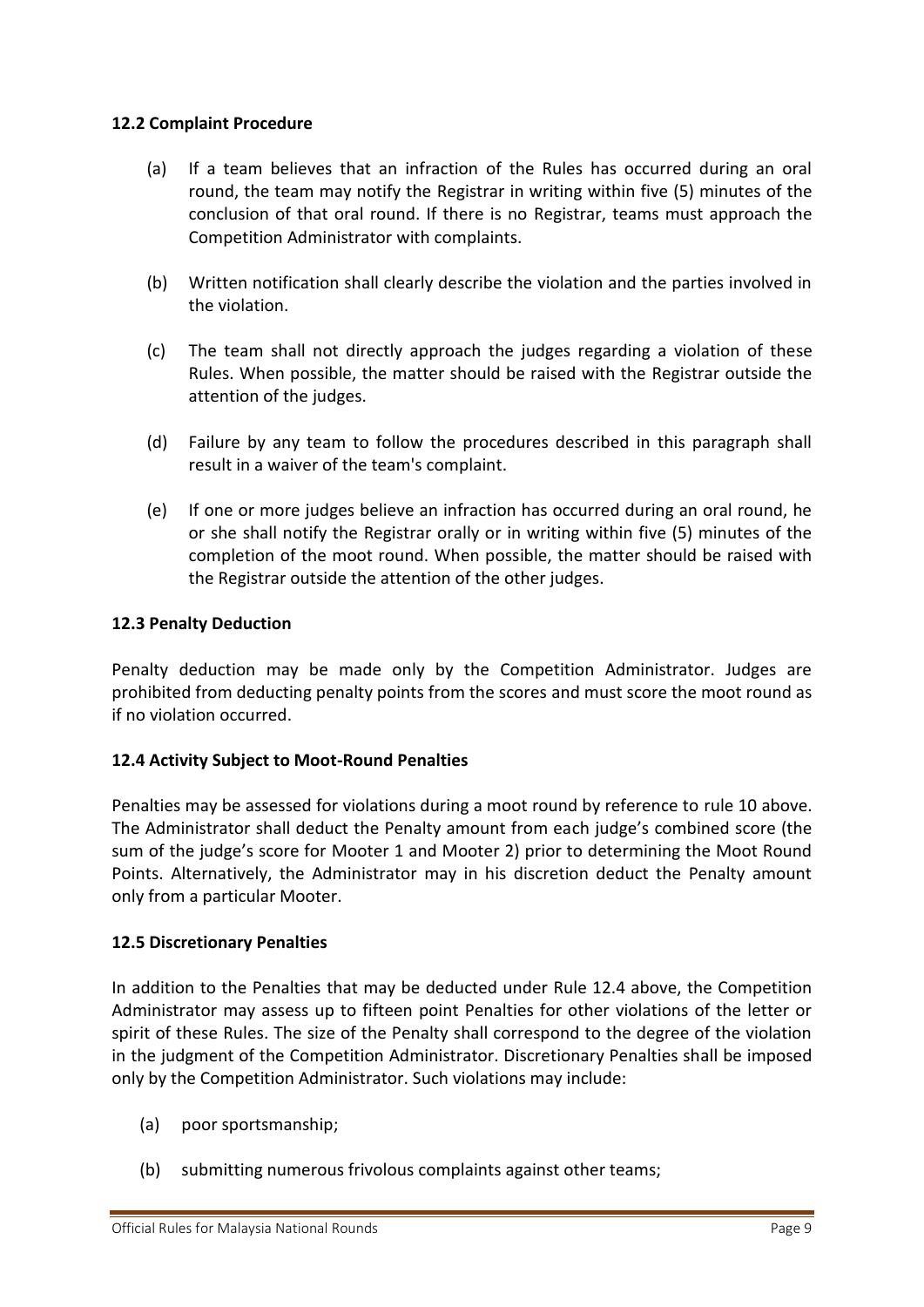- (c) engaging in inappropriate behaviour at the counsel table during the moot rounds;
- (d) displaying obvious disregard for the procedures or requirements outlined in the Rules.

# **12.6 Notice and Appeals**

- (a) The Competition Administrator shall notify teams of his or her decision regarding imposition of any penalty as soon as possible.
- (b) The Competition Administrator shall, where it is practicable to do so, set a reasonable time limit by which either team may appeal the decision.
- (c) Upon submission of an appeal, the Competition Administrator shall consult with the Moot Committee in determining the appeal. The Moot Committee's decision on all appeals is final.

# **12.7** *De Minimis* **Rule**

The Competition Administrator may waive or lessen the penalty for a *de minimis* rule violation.

# **13. Progression into subsequent Rounds**

#### **13.1 Rounds**

- (a) In every competition, there shall be the Preliminary Rounds, the Semi-finals Rounds and the Final Rounds.
- (b) The Moot Committee may in its discretion hold a Quarter-final Round if it is deemed necessary.

# **13.2 Progression from the Preliminary Rounds**

Progression from the Preliminary Rounds will be determined based on the ranking of the teams in their respective groups. The number of teams progressing will be determined based on the number of participating teams and it shall be announced to the participating teams before the commencement of the competition.

# **13.3 Progression into the Final Round**

The top two ranking teams from the Semi-final Rounds will progress into the Final Round.